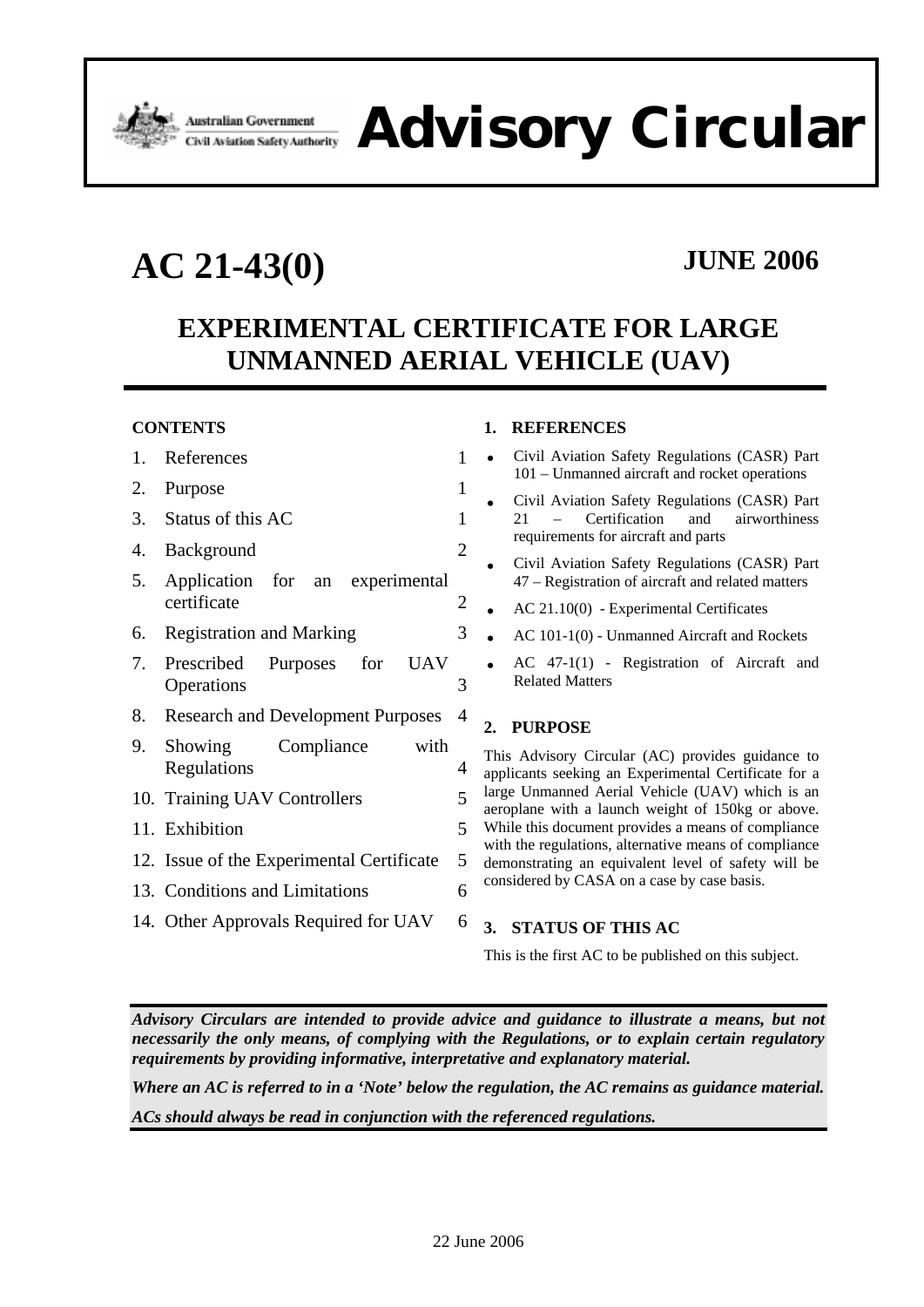## **4. BACKGROUND**

**4.1.** CASR Part 101 - "Unmanned aircraft and rocket operations" was introduced to consolidate the rules governing all unmanned aeronautical activities into one body of legislation. These rules require the operation of a large UAV with a launch mass greater than 150 kg to be issued with either an Experimental Certificate or a Certificate of Airworthiness in the restricted category.

**4.2.** CASR 21.191 - provides for the issue of an Experimental Certificate for specific purposes. Some of these purposes would satisfy the operations of a large UAV which is not type certificated in the restricted category. The Experimental Certificate will contain specific conditions and limitations pertaining to the operations of the UAV. The issue of an Experimental Certificate by CASA will allow the aircraft to operate under specific UAV operational requirements contained in CASR Part 101. However it is also necessary to apply to CASA for approval to operate the UAV under CASR Part 101 (See AC 101-1(0) Unmanned Aircraft and Rockets).

**4.3.** It should be emphasised that this AC should be read in conjunction with CASRs 21.191, 21.193, 21.195, 21.195A and 21.195B.

**4.4.** For the purposes of issuing an Experimental Certificate, the UAV includes all system elements consisting of the aircraft, the remote control station, and any other elements necessary to enable flight such as command and control data links, communication systems, launch and recovery elements, and flight systems. It should be noted that other regulatory authorities may refer to a UAV as an Unmanned Aircraft System (UAS).

## **5. APPLICATION FOR AN EXPERIMENTAL CERTIFICATE**

## **5.1. Who may apply?**

**5.1.1.** The registration holder of a UAV is eligible to apply for an Experimental Certificate. (Refer to CASR 21.192 and Section 6 to this AC).

## **5.2. Where to apply**

**5.2.1.** The aircraft registration holder can apply to CASA or an authorised person.

**5.2.2.** If the applicant applies to CASA, he/she should contact the CASA Service Centre to lodge an application

The contact details for the CASA Service Centre are: **Telephone**: 136 773 (toll free) **Facsimile**: (07) 3842 2580 **Email**: regservices@casa.gov.au **Postal**: PO Box 836, Fortitude Valley, QLD 4006

CASA Service Centre staff are available from 8.00am to 6.30pm EST, Monday to Friday, to answer questions and explain the application process.

## **5.3. The application form**

**5.3.1.** The application is made on CASA Form No. 718 "Application for Issue of a Special Certificate of Airworthiness" These forms can be obtained from any CASA office or from the CASA website at http://casa.gov.au/manuals/regulate/csofa/form718.pdf.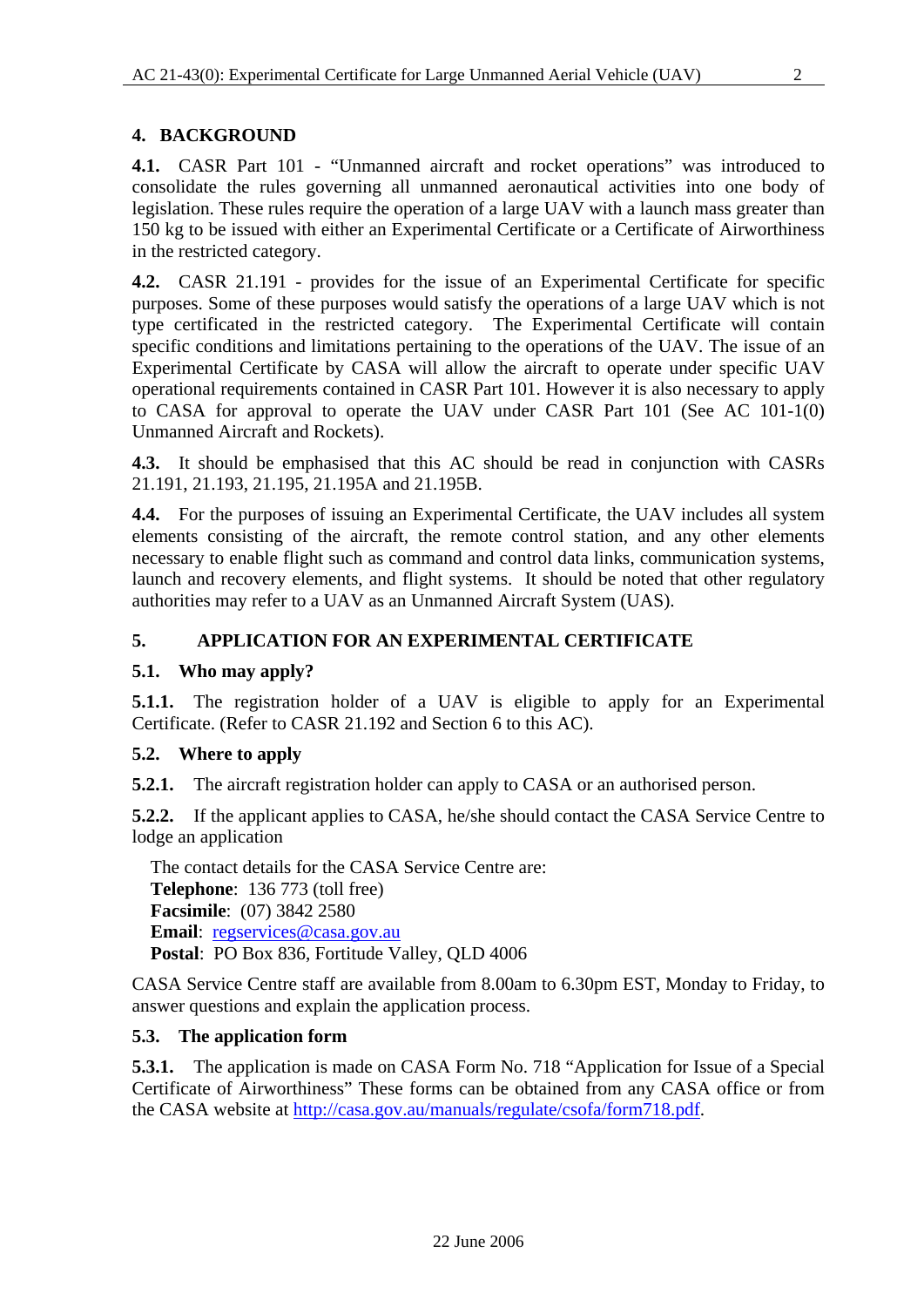**5.3.2.** The CASA Service Centre will review the application for completeness. Should the application be incomplete, you will be contacted and provided with the opportunity to address the shortfall. If you do not provide the information requested by CASA to complete your application, it may be rejected.

## **5.4. Costs**

**5.4.1.** CASA charges a fee to process an application for the issue of an Experimental Certificate. An hourly fee is charged, as specified in 'Schedule 1 - Fees for aviation regulatory services' to the Civil Aviation (Fees) Regulations 1995. It should be noted that in accordance with Section 97 of the Civil Aviation Act 1988, the Experimental Certificate may not be processed until CASA receives full payment of the fee.

## **5.5. CASA Authorised Person**

**5.5.1.** An applicant may wish the processing of an application for an Experimental Certificate to be undertaken, from the outset, by a person who is authorised by CASA to process and issue an Experimental Certificate on CASA's behalf.

**5.5.2.** In this case, the CASA authorised person will undertake the necessary initial coordination with CASA. A different fee structure would usually apply in the case of an application through a CASA authorised person. This is a matter for the applicant and authorised person to negotiate, which in turn is outside CASA control.

## **6. REGISTRATION AND MARKING**

**6.1.** Prior to the application for the issue of the Experimental Certificate, the UAV must be registered (Refer CASR 47.015). Therefore the first step in the process is to apply to CASA for registration. Refer to AC 47-1(1) – Registration of aircraft and related matters.

**6.2.** In addition to the nationality and aircraft registration marks, the following markings and identifications (Refer to CASR Part 45 and CASR 101.255) are also required:

- an aircraft registration identification plate must be attached to an accessible location.
- an aircraft data plate with specific information imprinted on it must be fixed to the aircraft.
- the word "EXPERIMENTAL" must be displayed on the aircraft in letters not less than 5 cm nor more than 15 cm in height. The letters should be in block capitals of a style that is conspicuous and legible, and easily read.

## **7. PRESCRIBED PURPOSES FOR UAV OPERATIONS**

**7.1.** In accordance with CASR 21.191, one or more of the following purposes may be considered for the issue of an Experimental Certificate for a large UAV:

- $\bullet$  research and development (R&D);
- showing compliance with regulations;
- training the applicant's UAV Controller;
- exhibition of the UAV.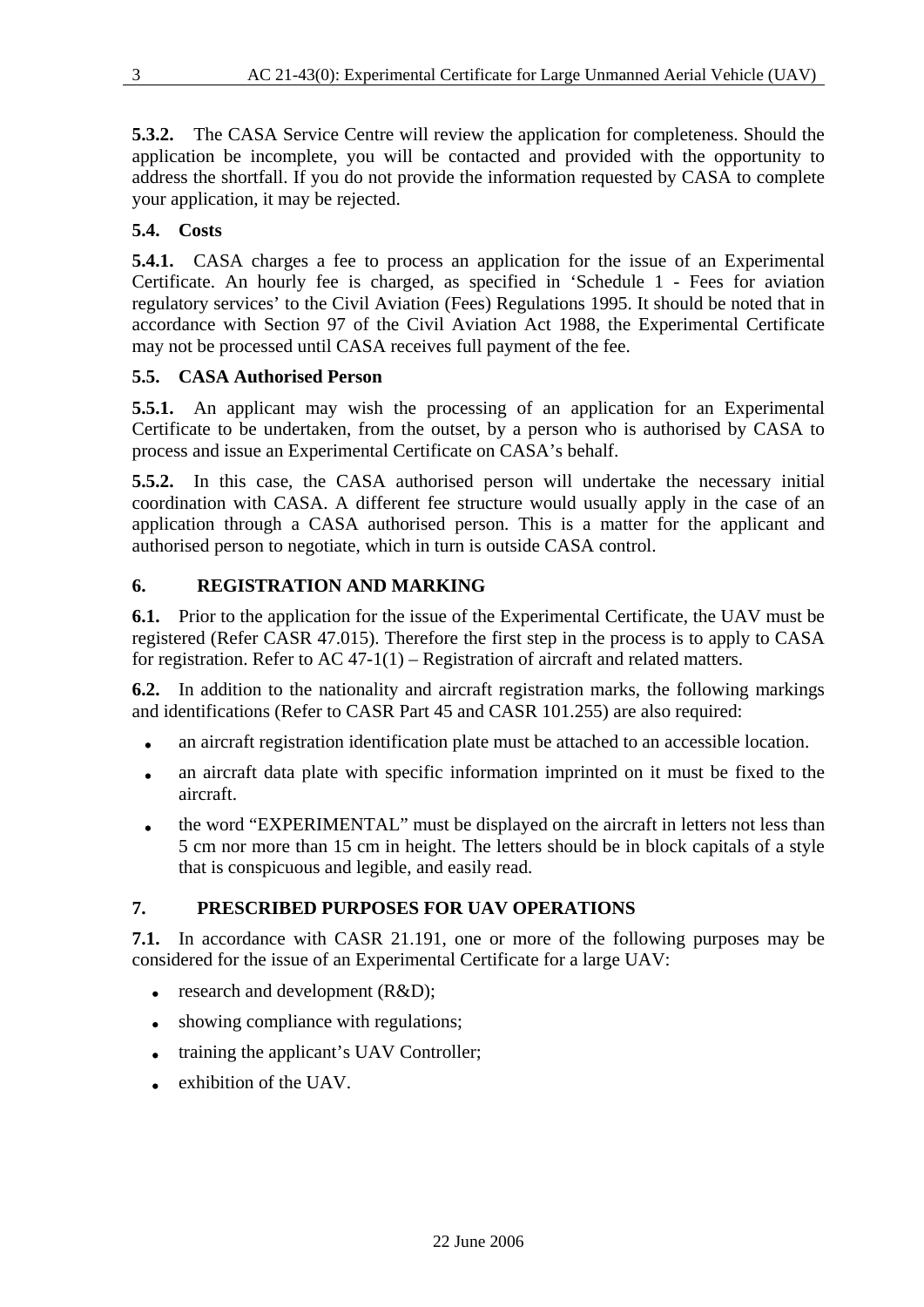**7.2.** The UAV will require a suitable maintenance program prior to the issue of the Experimental Certificate. A maintenance release does not have to be issued prior to the issue of an Experimental Certificate. However, a UAV operating on an Experimental Certificate cannot fly legally until a maintenance release has been issued and is in force.

## **8. RESEARCH AND DEVELOPMENT PURPOSES**

**8.1.** An Experimental Certificate issued for research and development purposes, allows operation of the UAV for testing new UAV design concepts, researching UAV operations, testing equipment and installations specific to UAVs or developing UAV operating techniques. It is primarily intended for Research and Development operations which lead to the issue of a type certificate or proof of concept for a special operation. Such examples could be coast watch trials or pipeline inspections, etc.

**8.2.** A UAV issued with an Experimental Certificate for Research and Development purposes will be permitted to operate in a designated unpopulated area (refer to CASR 101.025 for meaning of populous area) during daylight hours using the Visual Flight Rules (VFR). To operate under Instrument Flight Rules (IFR) and night flying will require further approval from CASA. It should be capable of aborting a mission and returning the aircraft to base or demonstrating flight termination if communication is lost or the aircraft approaches the boundaries of the designated area. (Refer CASR 101.275 and 101.280).

**8.3.** To demonstrate flight termination, the aircraft must be capable of landing in an area that would not result in damage to property or injury to persons on the ground. The probability for exiting the designated operational area should not be greater than  $10^{-5}$ . The applicant would need to undertake a risk assessment of all possibilities and address each possibility separately and have a mitigating plan of action to minimise the risk in case the UAV leaves the designated area.

### **9. SHOWING COMPLIANCE WITH REGULATIONS**

**9.1.** After completion of testing under the R&D purpose, the UAV can be issued with an Experimental Certificate to show compliance with the regulations and standards. This could be for the issue of a type certificate or a supplementary type certificate, demonstrating a major design change or demonstrating a safe flight history by showing compliance with the function and reliability requirements of the regulations.

**9.2.** The UAV may be issued with an Experimental Certificate to show compliance with a range of standards that may include:

- structural, avionics, and mechanical systems;
- propulsion;
- launch:
- ground control (including communications and links with the UAV);
- flight testing.

**9.3.** The UAV operational limitations would be confined to a designated unpopulated area and approval to operate at night or in conditions other than VMC would be required by CASA.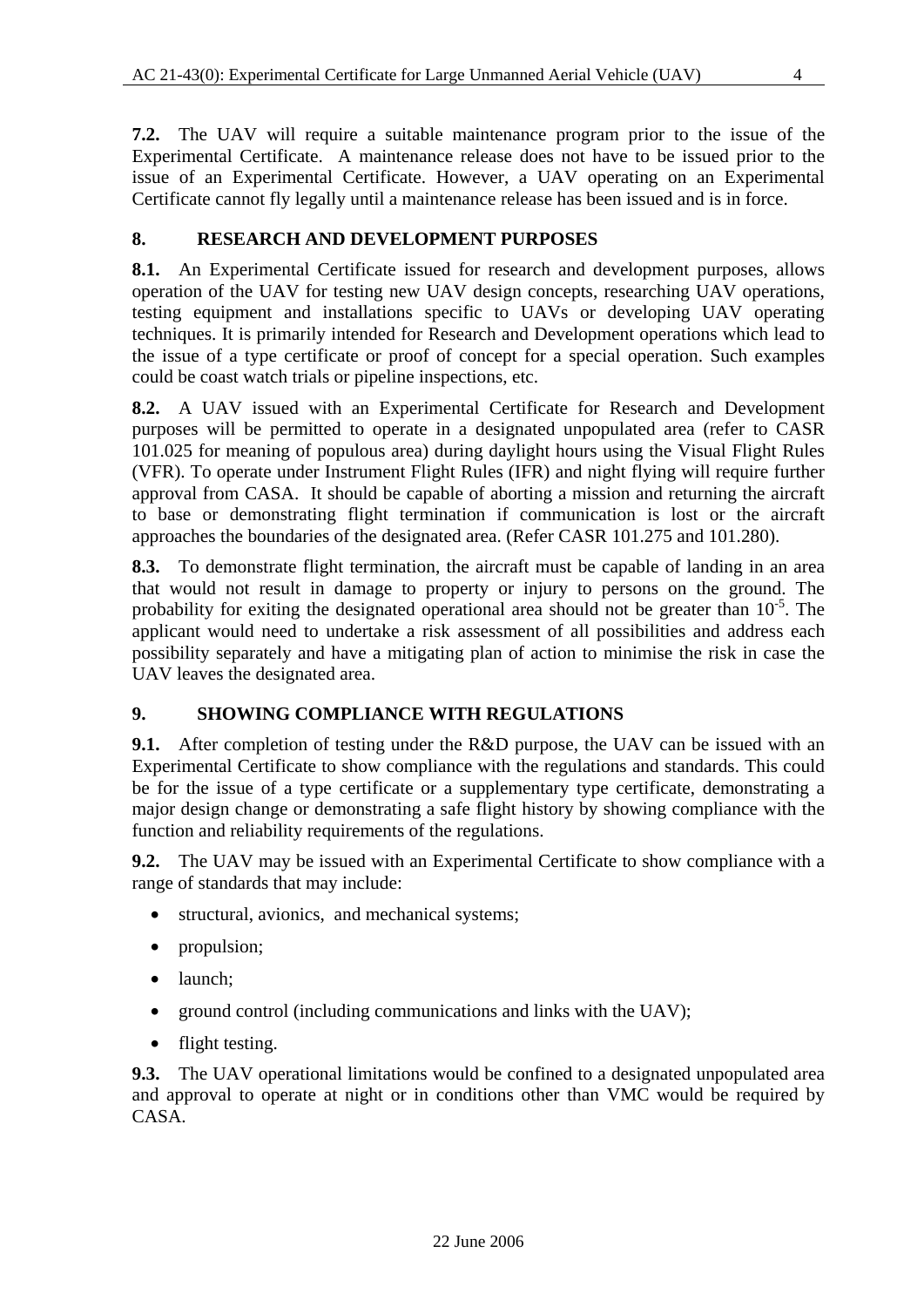**9.4.** The UAV issued with an Experimental Certificate under this purpose is to be capable of aborting a mission and returning the aircraft to base or demonstrating flight termination, if communication is lost or prior to UAV breaching the boundaries of the designated area. (Refer to paragraph 8.3).

## **10. TRAINING UAV CONTROLLERS**

**10.1.** An Experimental Certificate can be issued for the purpose of training UAV controllers. This purpose is limited to UAV controllers who require training for subsequent operations of the UAV in type certification programs or for production flight testing. At this stage, the UAV should have demonstrated compliance with the agreed standards.

**10.2.** The UAV operational limitations would be confined to a designated unpopulated area and approval to operate at night or in conditions other than VMC would be required by CASA. The person responsible for conducting the training (the trainer) should be qualified and approved as a UAV controller and operator instructor.

**10.3.** The UAV should be capable of aborting a mission and returning the aircraft to base or demonstrating flight termination if communication links have been severed or the aircraft has experienced during flight uncontrolled commands. Flight termination would be required prior to breaching the boundaries of the designated area. (Refer to paragraph 8.3).

## **11. EXHIBITION**

**11.1.** An Experimental Certificate can be issued for the purpose of exhibiting the flight capabilities, performance or unusual characteristics of a UAV. This can also include flying to and from the venue or training for an exhibition or maintaining proficiency. The Experimental Certificate for this purpose is normally valid for an unlimited period of time.

**11.2.** The UAV operations under this purpose are limited to a specific area in the vicinity of the airport or at the venue of the intended exhibition. This may also include flying to and from the venue. The UAV should have demonstrated compliance with agreed standards.

**11.3.** The UAV should be capable of aborting a mission and returning the aircraft to base or demonstrating flight termination if communication is lost (Refer to paragraph 8.3).

## **12. ISSUE OF THE EXPERIMENTAL CERTIFICATE**

**12.1.** Prior to issue of the Experimental Certificate, CASA or the authorised person will require an inspection of the aircraft and all associated support systems. (Refer to CASR 21.193). The applicant should facilitate this and understand that this should resolve issues associated with the imposition of conditions or operational limitations deemed necessary in the interests of safety.

**12.2.** Subsequent to the inspection, CASA or the authorised person will decide on the conditions, limitations and directions applicable to the application. This will be documented in the Annex to the Experimental Certificate.

### **12.3. Duration**

**12.3.1.** The Experimental Certificate is in force for a specified period, until it is cancelled or until the aircraft registration is ceased. For the purposes of research and development, showing compliance with the regulations, or UAV operator training, the duration of the Experimental Certificate is limited to a maximum period of one year. (Refer to CASR 21.195B). However it is possible to renew the experimental certificate but a new application would need to be lodged.